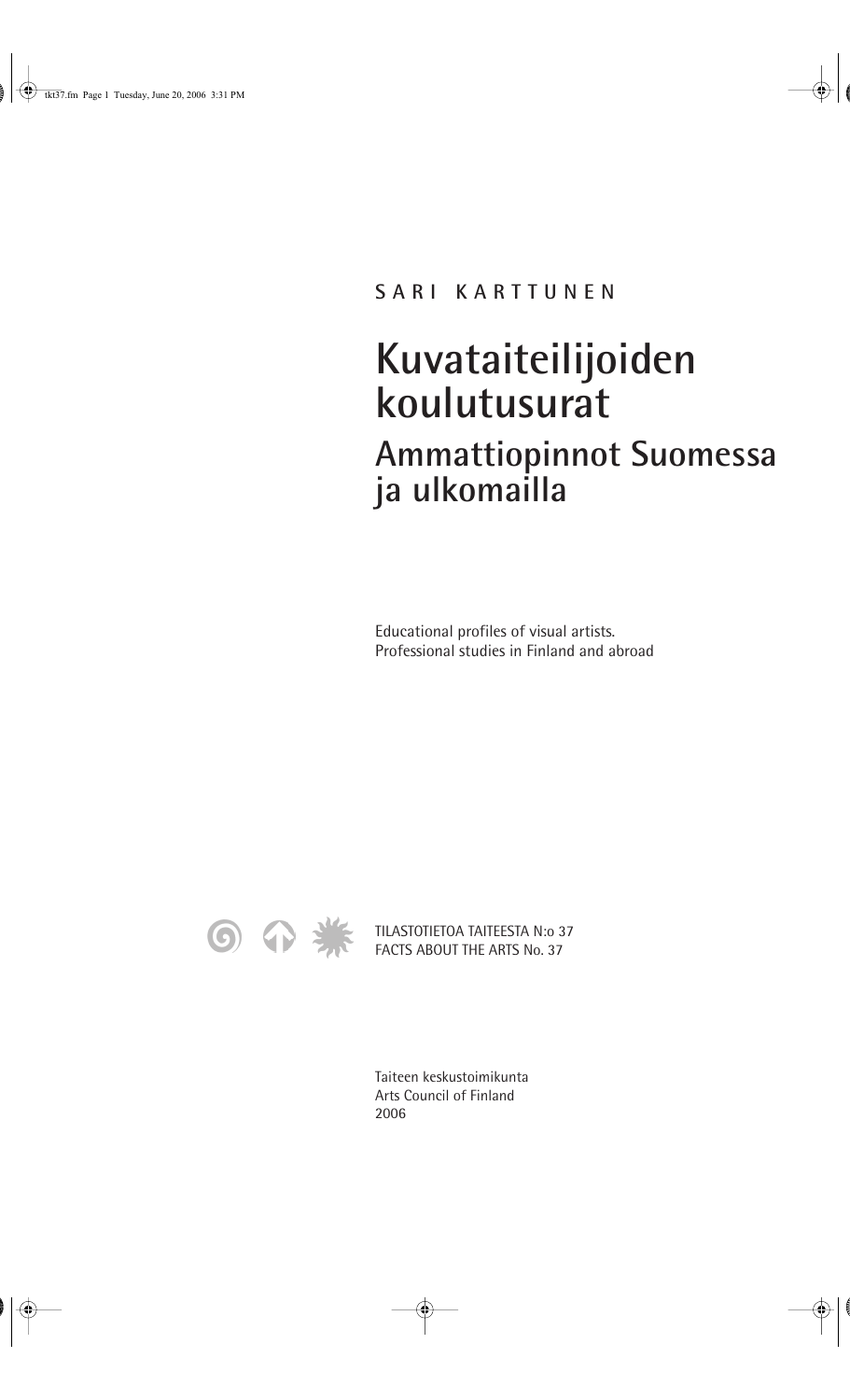© Sari Karttunen ja Taiteen keskustoimikunta

Kansi: Kari Piippo Taitto: Jussi Hirvi

ISBN 952-5253-60-0 ISSN 0788-0278

F.G. Lönnberg Helsinki 2006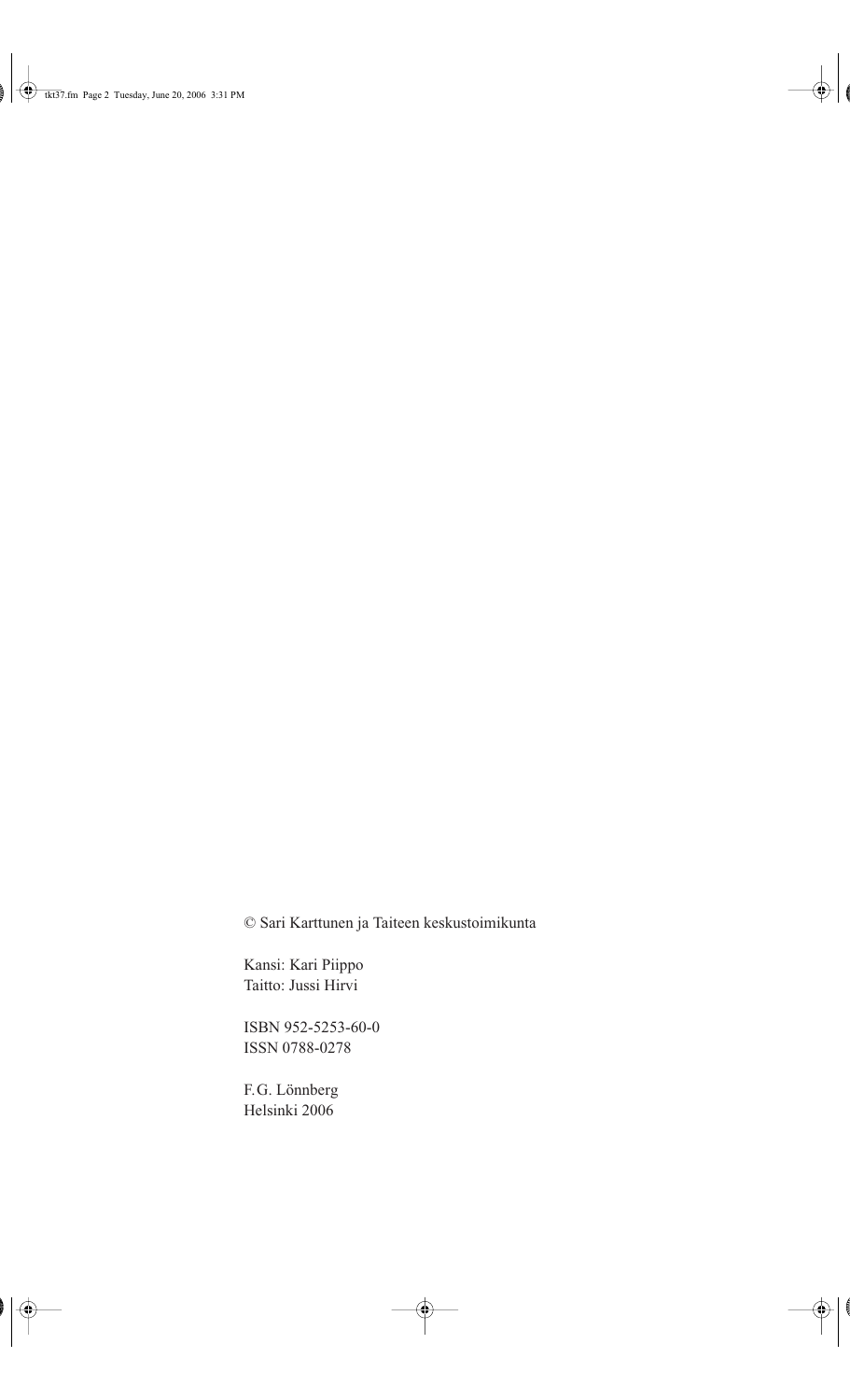Facts about the Arts Publication no. 37 The Arts Council of Finland Helsinki 2006

Sari Karttunen

### *Educational profiles of visual artists*

*Professional studies in Finland and abroad* 

*English Summary*

#### *Scope of and Background to the Study*

This publication reports the findings of a survey pertaining to the level of professional training among visual artists in Finland. It is based on data gained from the registers of visual artists published by the Artists' Association of Finland (AAF). Established in 1864, the AAF is the umbrella organisation for the nationwide visual artists' occupational organisations.

The study has been conducted as a background survey for the project **'**Young artists on the threshold of internationalisation'. Young is here understood to mean aged 35 or less, and the focus is on visual artists defined widely to include not only the traditional categories of painters, sculptors and graphic artists but also artist photographers, media, video, action, performance, community and environmental artists. The project maps out changes in the job and identity of visual artists due to globalisation as well as other major trends in late modern society and post Fordist working life.

The study also serves the project 'Artists' professional training' which has been carried out at the Research Unit of the Arts Council of Finland since 2002 and will be concluded in 2006. Providing data on the overall training careers of visual artists, it functions as a case study for the project. Such information is not available from official statistics which are limited solely to the highest level of training obtained, as are most questionnairebased surveys of artists.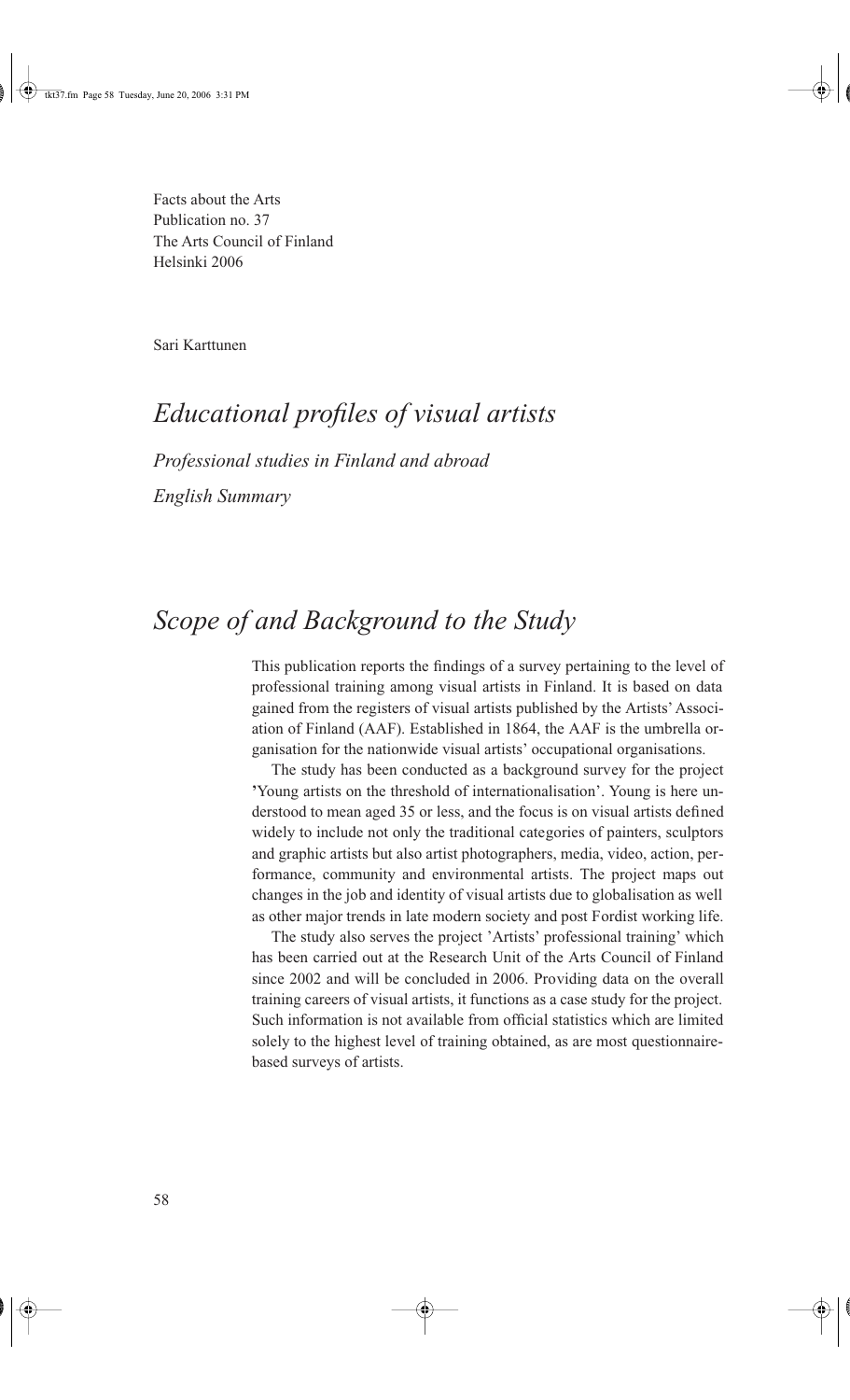#### *Main Research Questions*

The study set out to tackle the following questions:

- *How do the levels and places of training for visual artists vary according to age, gender and specialisation?*
- *How common are foreign studies among visual artists, and how does this vary according to age, gender and specialisation?*
- *In which foreign countries have visual artists studied, and how does their geographical orientation vary according to age, gender and specialisation?*
- *What is the training profile of young visual artists in particular?*

### *Data and Methods*

The project on the internationalisation of young artists is based in its entirety on several types of data and methods: documents and registers, exhibition catalogues, press articles, and interviews. The strategy is initially to approach the topic indirectly, and not to interview artists until the theme frame has been specified on the basis of an analysis of data gathered unobtrusively.

Previously, another background study was completed on artists who had applied for and received travel and residence allowances from the Arts Council of Finland between 2000 and 2004. In that study, grant registers were used as the main source of data.

The data for the current study were taken from the registers published by The Artists' Association of Finland. These registers are of the Who's who type in content and form, and are based on information gathered from individual artists by means of questionnaires. Two recent AAF registers were utilised: one released in traditional book form in 2004 (Kuvataiteilijat 2004), and the other launched on the Internet in January 2006 (Visual Artists' Internet Registry).

The AAF currently represents five professional medium-based unions of individual artists: The Finnish Painters' Union, The Association of Finnish Sculptors, The Society of Finnish Graphic Artists, The Union of Artist Photographers, and The Artists' Association MUU ('Other'). The last two organisations were founded in the late 1980s and joined the AAF in 1994 and 2001 respectively. The AAF also includes The Union of Finnish Art Associations which comprises 40 local associations.

Methodologically, the representativity of the AAF registries is of crucial importance for the reliability and validity of the study. It is necessary not only to count the response rate among the members of artists' organisations, but also to evaluate the correspondence between the membership and the total population of people who practice visual art as their job in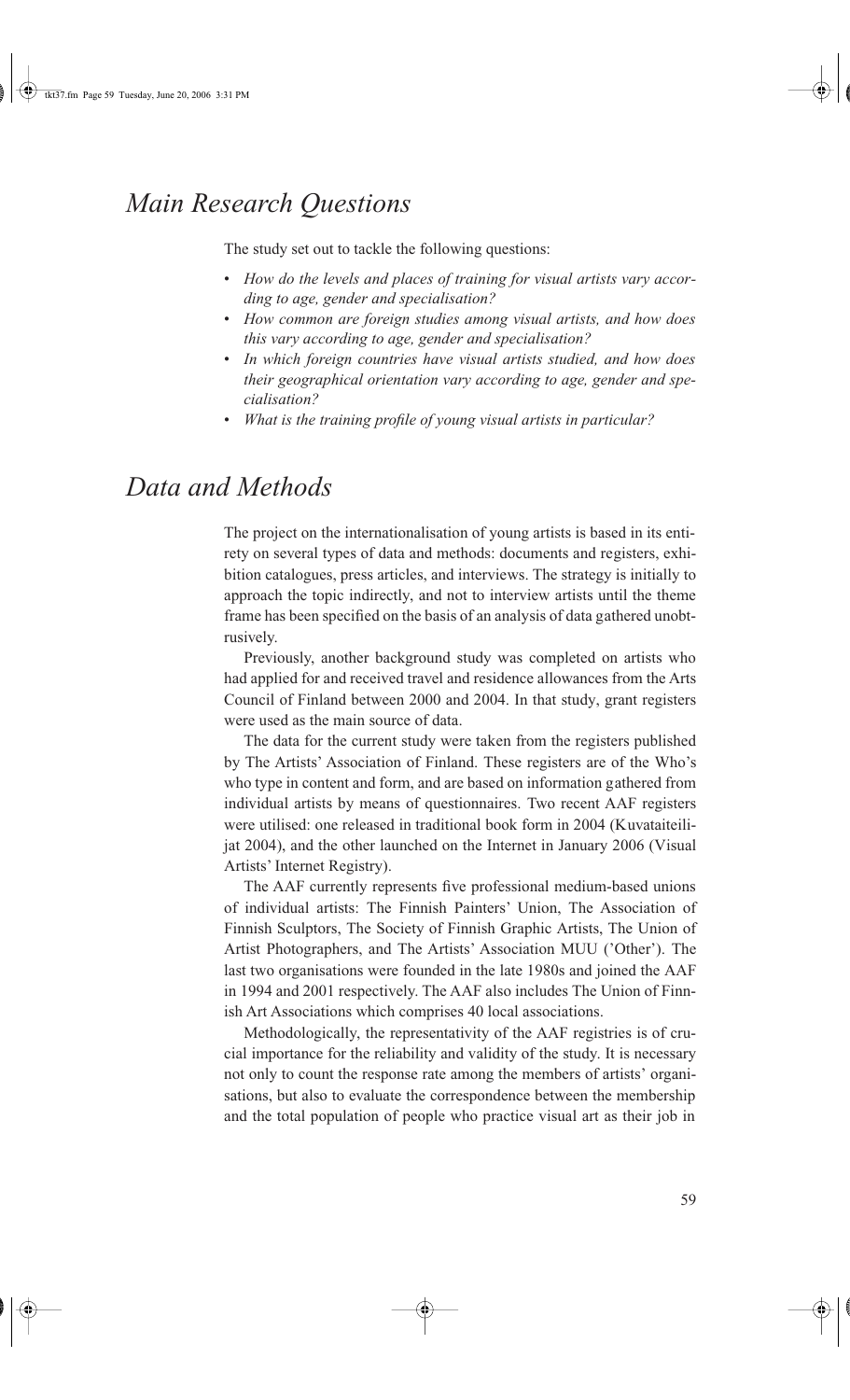Finland; union members are automatically admitted to the registries, while outsiders have to submit an application and are pruned by a special jury.

## *Study Population and Representativity*

The study population consisted of 1,986 artists, of whom 90 per cent were either full or candidate members of the five nation-wide artists' organisations. Representation varied between 64 per cent for The Union of Artist Photographers and 87 per cent for The Society of Finnish Graphic Artists (Table 1). Half the study population were Painters, while Artist Photographers remained the smallest specialisation with an eight per cent share (memberships overlap to some extent).

*Table 1. Representation of artists' organisations in the study population based on the FAA registries (N=1 986)*

| Organisation                           | Total<br>membership<br>$2004*$ | Number<br>in study<br>population | Represented in<br>study population,<br>$\frac{0}{0}$ | Share of study<br>population,<br>$\frac{0}{0}$ |
|----------------------------------------|--------------------------------|----------------------------------|------------------------------------------------------|------------------------------------------------|
| The Finnish Painters' Union            | 1,279                          | 985                              | 77                                                   | 50                                             |
| The Association of Finnish Sculptors   | 343                            | 296                              | 86                                                   | 15                                             |
| The Society of Finnish Graphic Artists | 334                            | 292                              | 87                                                   | 15                                             |
| The Artists' Association MUU           | 357                            | 257                              | 72                                                   | 13                                             |
| The Union of Artist Photographers      | 247                            | 157                              | 64                                                   | 8                                              |

\* Both full and candidate members. An artist may belong to several organisations.

The gender distribution among the study population was relatively even, the proportion of females being 52 per cent and that of males 48 per cent. The share of females grew constantly towards the youngest age groups (from 38% among those over 65 years of age to 67% among those under 35 years) (Table 2).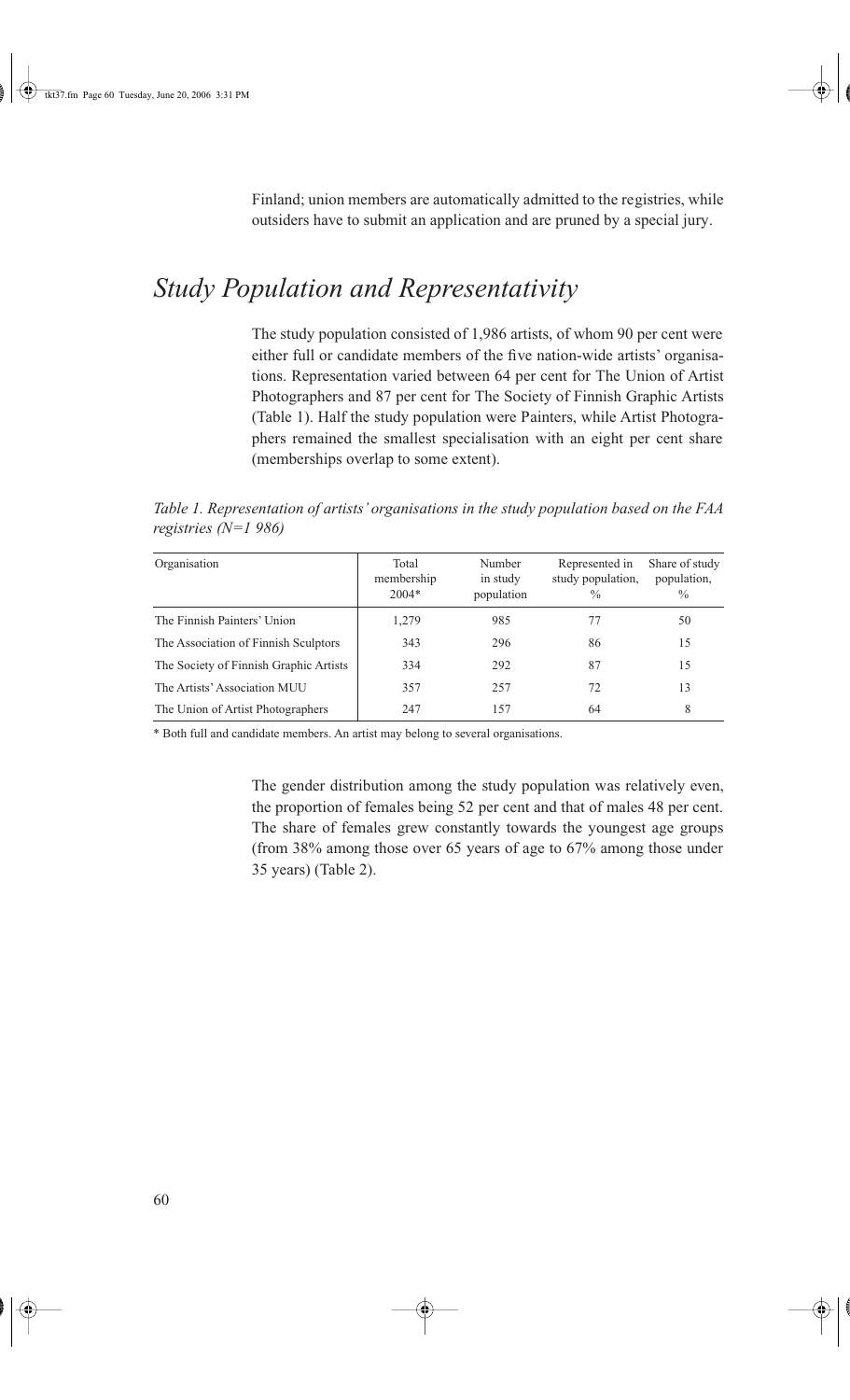| Age group (years) | Women | $\frac{0}{0}$ | Men | $\frac{0}{0}$ | Total | $\frac{0}{0}$ |
|-------------------|-------|---------------|-----|---------------|-------|---------------|
| Less than 35      | 165   | 67            | 82  | 33            | 247   | 100           |
| $35 - 44$         | 290   | 59            | 202 | 41            | 492   | 100           |
| $45 - 54$         | 259   | 51            | 253 | 49            | 512   | 100           |
| $55 - 64$         | 169   | 47            | 191 | 53            | 360   | 100           |
| $65 - 74$         | 79    | 38            | 131 | 62            | 210   | 100           |
| 75 or over        | 62    | 38            | 103 | 62            | 165   | 100           |
| Total             | 1,024 | 52            | 962 | 48            | 1,986 | 100           |

*Table 2. Study population by gender and age group*

Over two-thirds (69%) of the population were between 35 and 65 years of age; the share of young people remained at 12 per cent, while nearly one fifth had passed the general retirement age for Finns. The average age of the population was 51 years, but the age distribution varied considerably according to specialisation (Figure 1). Members of the long-established unions were on average older (Painters 51, Sculptors 53 and Graphic Artists 52 years) than those of the newcomers (Artist Photographers 45 and MUU Artists 41 years). Women averaged 49 and men 54 years of age.

*Figure 1. The study population, by organisation and age group (N=1,986), %*

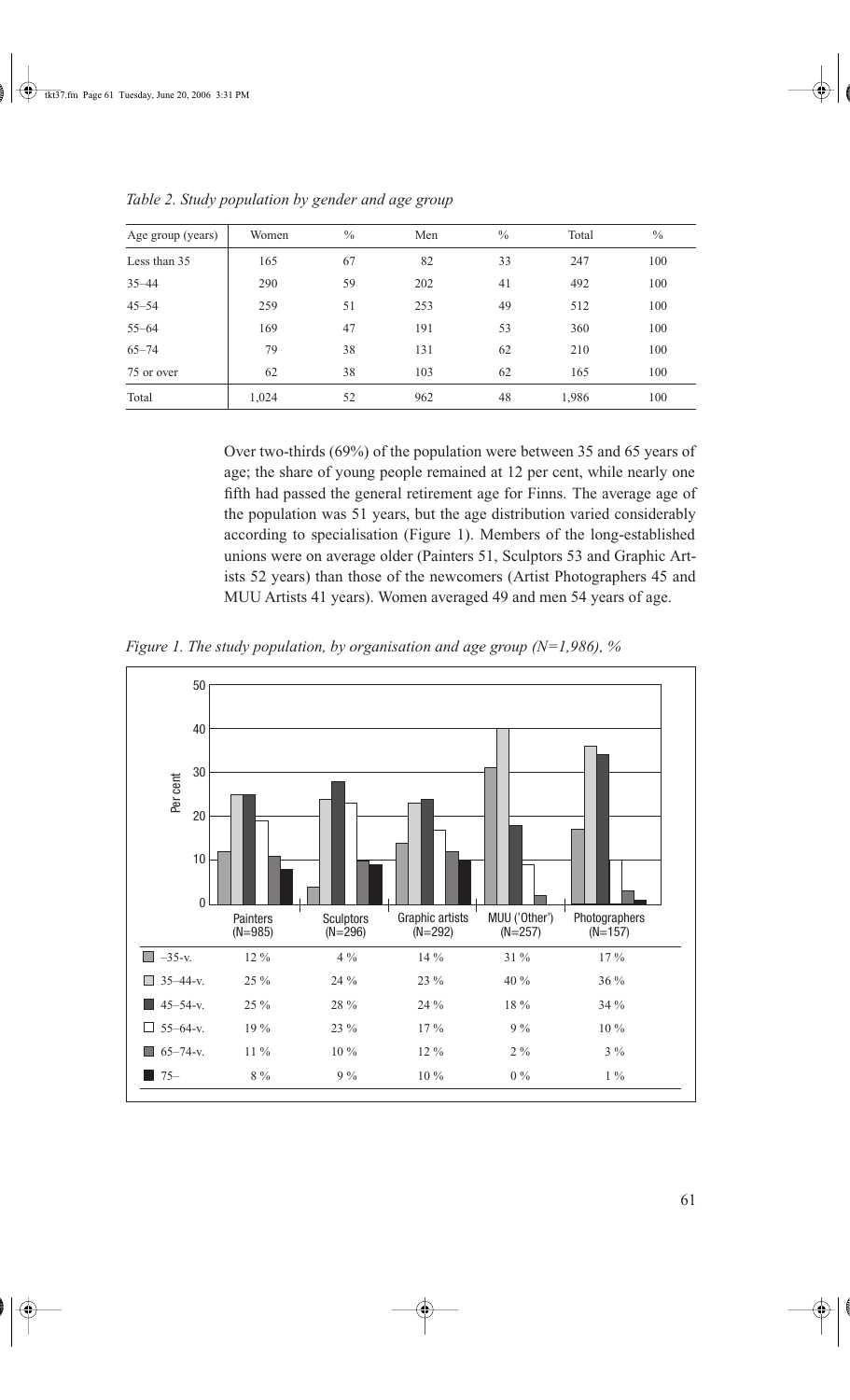The youngest generation among the population, who were of special interest in the study, differed from the average in terms of gender, as was already mentioned, and affiliation as well. Every single artist aged 35 or less was either a full or a candidate member of at least one nationwide artists' organisation. According to the AAF, only a few applications by non-members within this age group were submitted, thus severe pruning by the jury did not explain their absence. The union distribution among the population varied a lot according to age. Two-fifths (40%) of the youngest generation were members of the newly established organisations MUU and Artist Photographers (20% of the total population).

The response rate among union members was on the whole better than is usual in research questionnaires. Among the study population, however, the representation of the youngest age group was lower than average for most unions. This was in part due to the fact that a selection of candidate members was listed in an appendix with a minimum of details to save space in the book-form register. As no data on training for these artists were given, they had to be removed from the study population. All unions except for The Artists' Association MUU ('Other') have candidate members.

Moreover, the absolute number of young artists, only about 360 (including those in the appendix), represented in the AAF registers remained low taking into account the fact that altogether 300–400 persons graduate from secondary, polytechnic and university level education in the visual arts each year. Some of them, of course, find employment outside the art sector, and have no reason to affiliate themselves with the AAF. A few may refrain from making the application, not deeming themselves to be mature artists yet. Nonetheless, it is obvious that a number of practising young artists prefer to remain non-organised, and hence fall outside the scope of this study. There are some indications that interest in traditional forms of organisation is declining among young artists (as is the case among the young in general), but there is no accurate information available on the topic.

#### *Main findings*

Nine out of ten artists in the study population had obtained some professional training in visual art (including related fields, such as architecture and design) (Figure 2). As many as 86 per cent of artists had studied in Finland and 25 per cent abroad (21% in both). The level of training varied between age groups so that it grew constantly from the second oldest generation (78%) to the youngest in which it approached one hundred per cent (99%); the oldest generation resembled the middle-aged with an 85 per cent share. In all age groups except the youngest, women showed a higher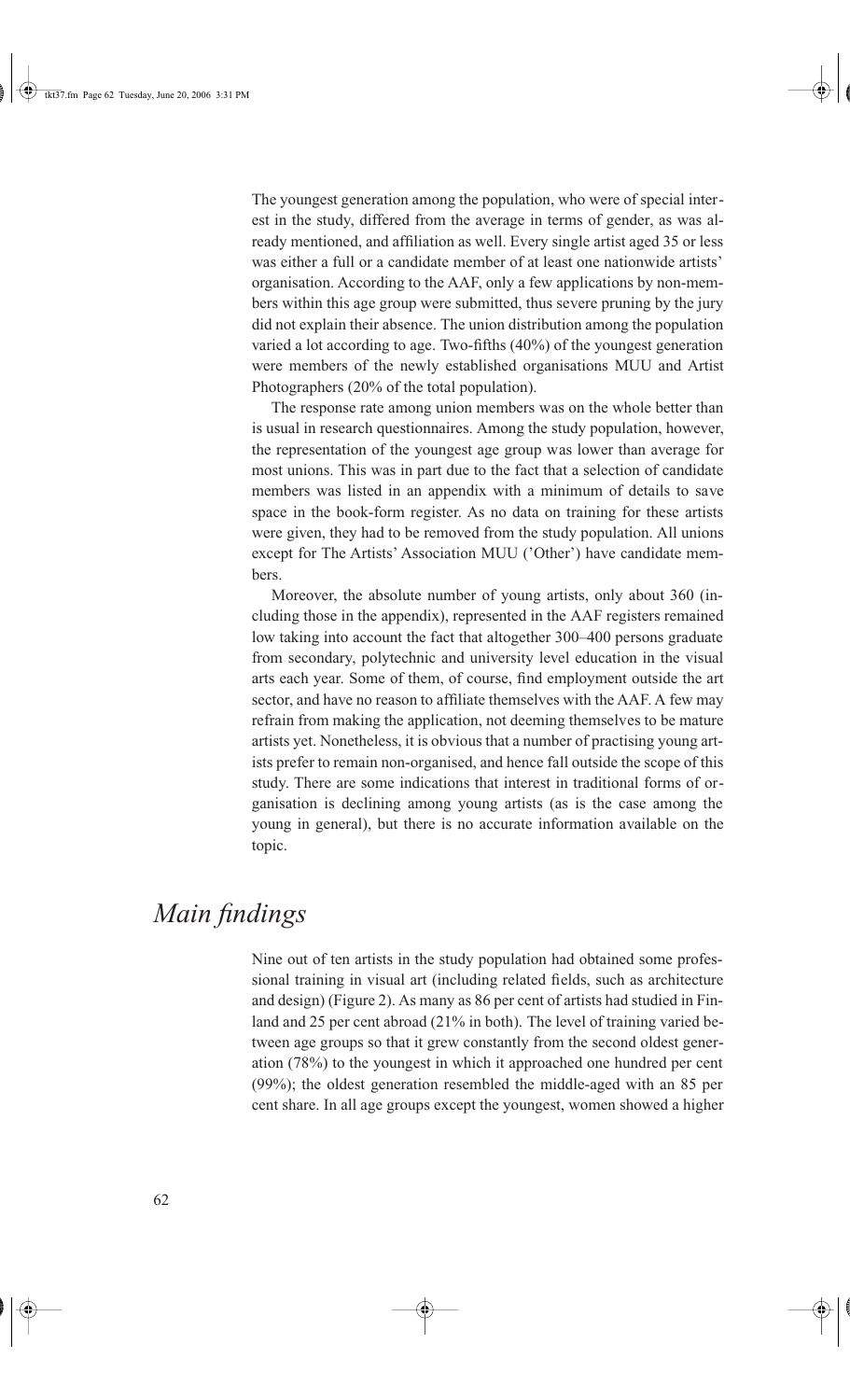level of training than men. There was some variation in the level of training across specialisation; the percentage of autodidacts varied between six for Graphic Artists and 18 for Artist Photographers. Male photographers, in particular, had a lower than average level of training in art (72%), while their female colleagues were highly educated (98%).





Training acquired abroad turned out to be supplementary rather than substitutive. Actually, only three per cent of the study population had studied solely abroad, moreover there were several immigrants among them (Figure 3). Among the youngest generation the percentage of artists with foreign training was as high as 41, but only one per cent of them had studied exclusively abroad; 43 per cent of females as against 37 per cent of males within this age group had studied abroad.

France was the most popular individual country in which Finnish artists have travelled to acquire tuition, Britain came second and Sweden third. The availability of European Union exchange programmes was reflected on the choices of the youngest generation, for whom Britain came first, France second and Germany third. The United States emerged as second or third on the lists of the middle-aged artists (age groups 35–44, 45–54 and 45–64).

Almost a third (31%) of the study population had been trained at the Academy of Fine Arts in Helsinki. Its share varied according to age group so that only 27 per cent of the youngest generation but as many as 41 per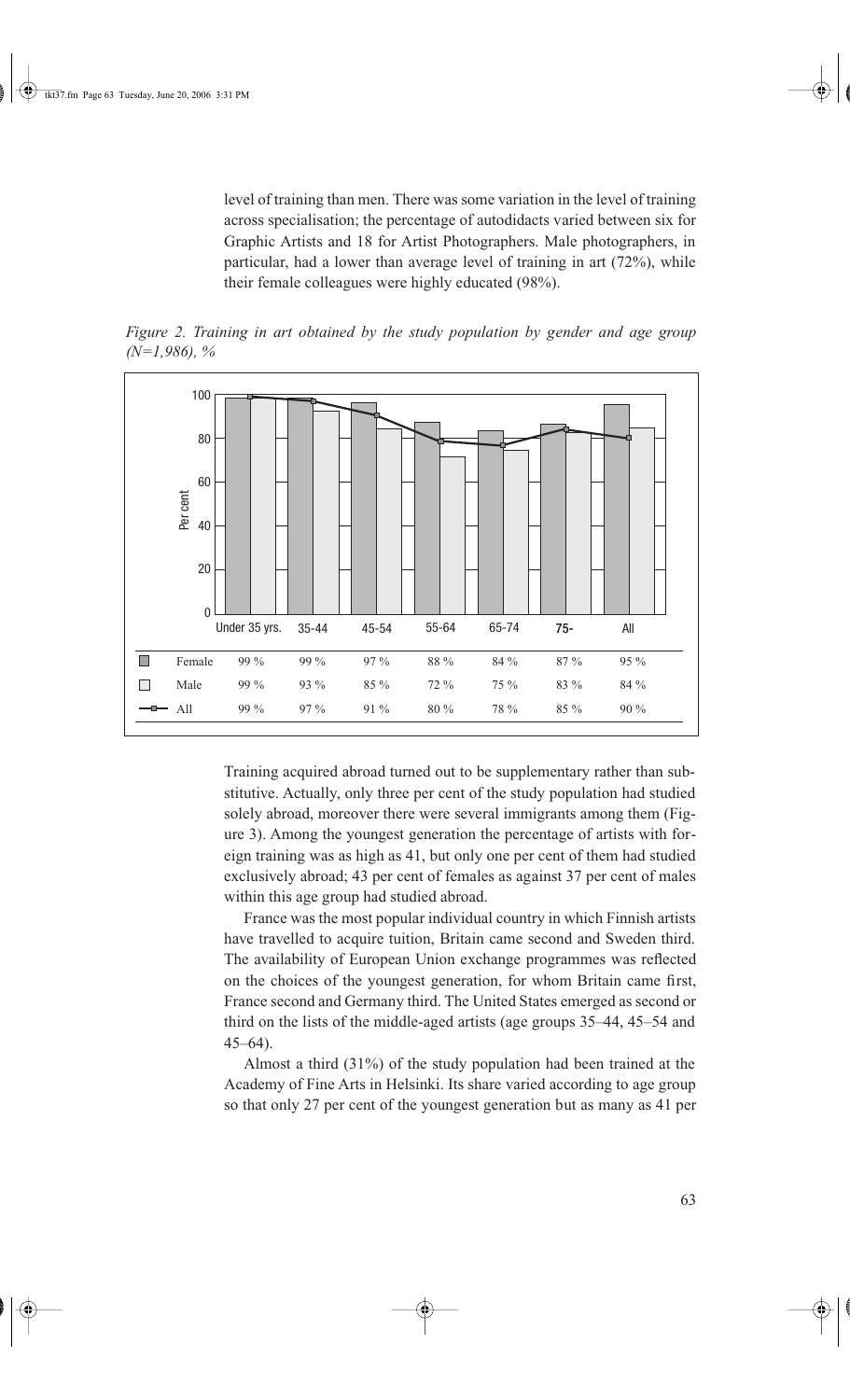cent of the oldest generation had studied there. There were significant differences between affiliations as well; for the other unions except for Artist Photographers the percentage of Academy students varied between 27 and 43. Only four per cent of photographers had studied at the Academy, while 55 per cent had attended the University of Art and Design Helsinki. This university came second for the total population with a 25 per cent share, and the Free Art School of Helsinki, specialising in painting, came third with a 15 per cent share. Among the youngest generation, the polytechnics launched in the 1990s showed a considerable share, several of their art departments being based on established, formerly independent art schools, e.g., the Turku Polytechnic Arts Academy or the Lahti Polytechnic Institute of Fine Arts.

Three-quarters (74%) of the youngest generation of visual artists had achieved a tertiary level degree in art either in Finland or abroad. Two in five young artists had taken (at least) a Master's degree.

*Figure 3. Training in art by the study population, by age group and country (Finland/ abroad) (N=1,986), %*